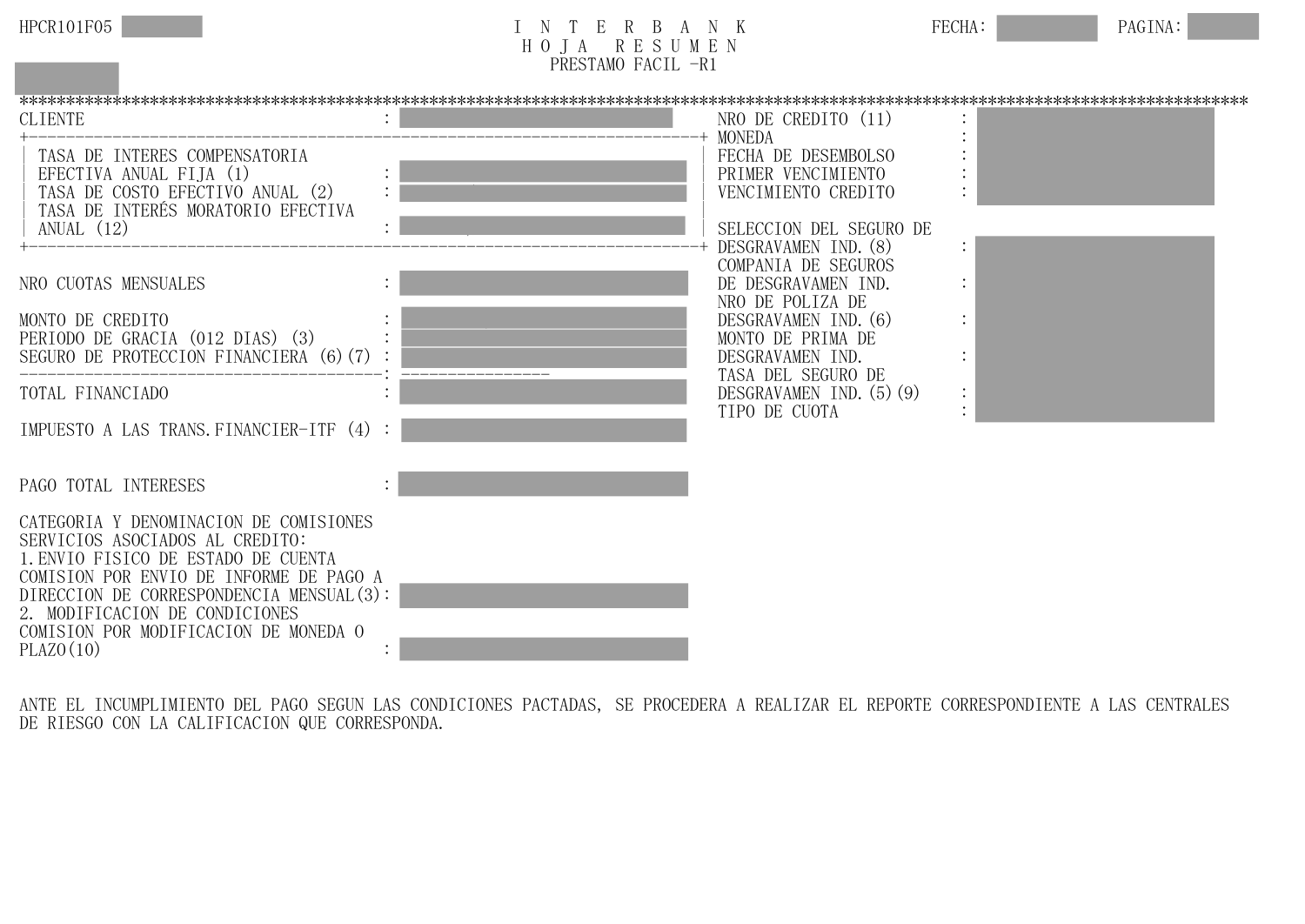

## HPCR101F05 TO TERBANK FECHA: PAGINA: H O J A R E S U M E N PRESTAMO FACIL -R1

INFORMACION RELEVANTE:

MONTO DEL PRESTAMO : EL MONTO EFECTIVAMENTE APROBADO SERA COMUNICADO AL DESEMBOLSO DEL CREDITO.

- PERIODO DE GRACIA : ES EL PERIODO QUE TRANSCURRE ENTRE EL DESEMBOLSO DEL PRÉSTAMO Y 30 DÍAS ANTES DE LA FECHA DE PAGO DE LA PRIMERA CUOTA, DURANTE ESTE PERIODO SE GENERAN INTERESES COMPENSATORIOS LOS CUALES SERÁN CAPITALIZADOS, ES DECIR, AL IMPORTE DESEMBOLSADO SE LE SUMAN DICHOS INTERESES Y SOBRE ESTE NUEVO IMPORTE SE CALCULARÁN LAS CUOTAS DEL PRÉSTAMO.
- CANCELACION : ES EL PAGO DEL CAPITAL PENDIENTE MAS INTERESES, COMISIONES Y GASTOS AL DIA DEL PAGO, PODRA REALIZARLO A TRAVES DE NUESTRAS TIENDAS A NIVEL NACIONAL.
- PAGOS ANTICIPADOS : SI EL CLIENTE DESEA REALIZAR PAGOS MAYORES A LA CUOTA DEL PERIODO, PUEDE ELEGIR ENTRE LAS MODALIDADES Y ADELANTO DE DESCRITAS EN EL CONTRATO O EN WWW. INTERBANK. PE. CUOTAS
- COMISIÓN POR : CADA VEZ QUE EL CLIENTE REALICE SOLICITUDES ESPECÍFICAS PODRÁN ESTAR SUJETAS A UNA COMISIÓN. EL CLIENTE SERVICIOS PUEDE CONSULTAR EL DETALLE DE ESTAS COMISIONES EN NUESTROS TARIFARIOS PUBLICADOS EN WWW.INTERBANK.PE. BRINDADOS A SOLICITUD
- COBERTURA DE : INTERBANK TIENE CONTRATADO EL SEGURO DE DESGRAVAMEN CON INTERSEGURO COMPAÑIA DE SEGUROS S.A. LOS RIESGOS PÓLIZA CUBIERTOS DE DICHO SEGURO SON FALLECIMIENTO, INVALIDEZ TOTAL O PERMANENTE POR ACCIDENTE O ENFERMEDAD. LOS TÉRMINOS DE DICHO SEGURO SE DETALLAN EN EL "CERTIFICADO DE SEGURO DE DESGRAVAMEN DE CRÉDITO PERSONAL" QUE ENTREGAMOS AL CLIENTE CON EL CRÉDITO.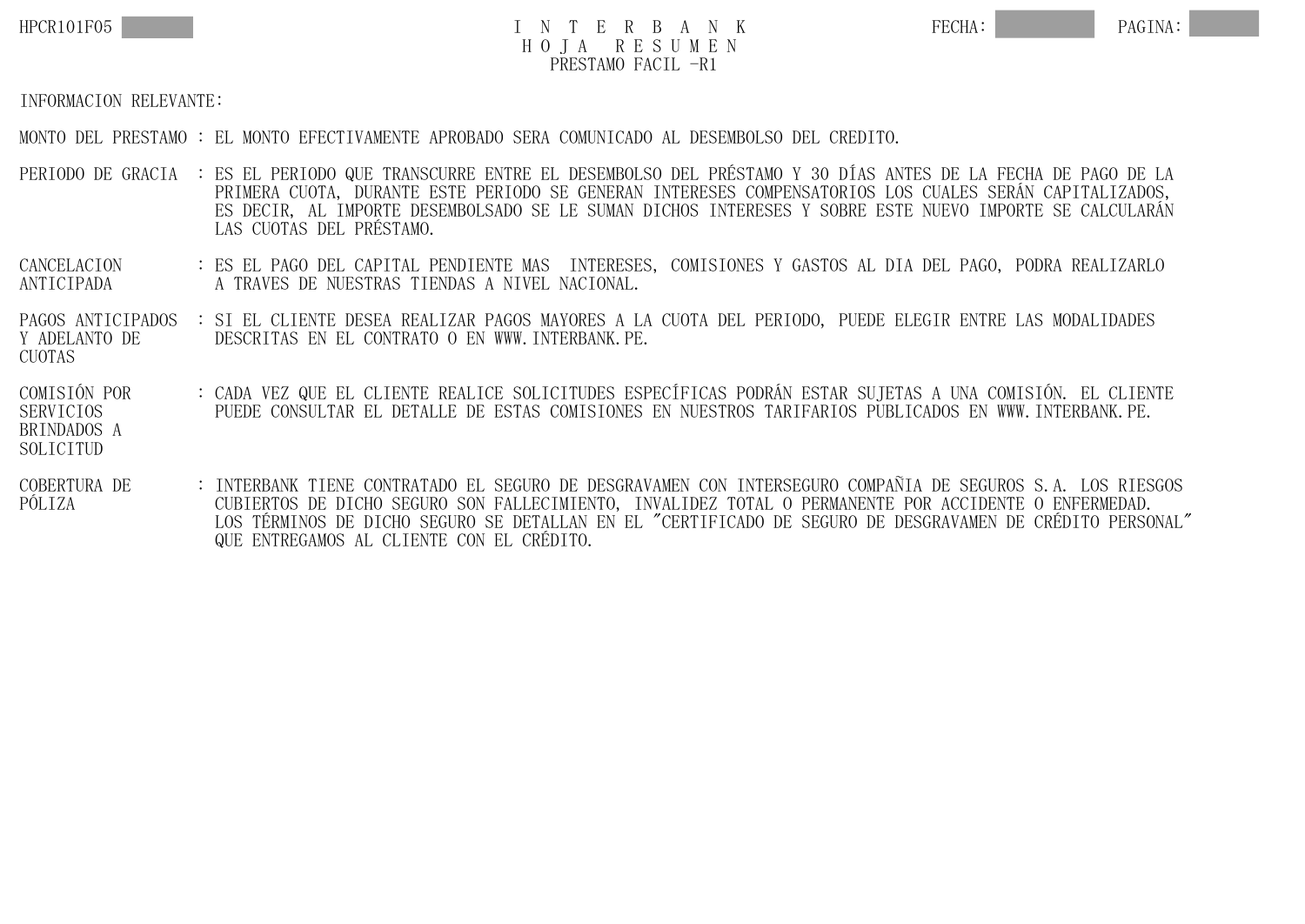## H O J A R E S U M E N PRESTAMO FACIL -R1

NOTA: EVITA EL INCREMENTO DE TU ULTIMA CUOTA, CANCELANDO TUS OBLIGACIONES EN LAS FECHAS INDICADAS EN EL PRESENTE CRONOGRAMA DE PAGO

(1) AÑO BASE DE 360 DIAS.

- (2) EL CALCULO DE LA TASA DE COSTO EFECTIVO PROCEDERA BAJO EL SUPUESTO DE CUMPLIMIENTO DE TODAS LAS CONDICIONES PACTADAS.
- (3) LA COMISION SE COBRA MENSUALMENTE DURANTE LA VIGENCIA DEL CREDITO Y NO ESTA AFECTA A INTERESES. EN LOS CASOS DE CANCELACION ANTICIPADA, SE COBRARA LA COMISION QUE SE HAYA DEVENGADO HASTA LA FECHA EN QUE SE REALIZA LA CANCELACION DEL CREDITO. EL INFORME ES SOLO A SOLICITUD DEL CLIENTE.
- (4) SE APLICA SOBRE EL IMPORTE DE CREDITO DESEMBOLSADO Y SOBRE CUALQUIER PAGO EFECTUADO.
- (5) COBRO MENSUAL SE CALCULA SOBRE EL SALDO DE CAPITAL DEL CREDITO Y SOBRE EL MONTO DE LOS INTERESES DE CADA CUOTA.
- (6) POLIZA EMITIDA POR INTERSEGURO COMPANIA DE SEGUROS DE VIDA S.A.A.
- (7) ESTE SEGURO ES A SOLICITUD DEL CLIENTE. EL IMPORTE DE LA PRIMA SERA INCLUIDA EN EL CAPITAL Y FINANCIADA SEGUN LAS CONDICIONES DEL CREDITO.
- (8) EL CLIENTE NO TIENE LA OBLIGACION DE TOMAR EL SEGURO DE INTERBANK, PUEDE ENDOSAR EL SUYO (YA EXISTENTE) A FAVOR DE INTERBANK Y/O UNO SIMILAR PROVISTO POR OTRA COMPANIA.
- (9) EL NUMERO DE POLIZA, COMPANIA DE SEGUROS, MONTO DE LA PRIMA Y TASA, SERAN LOS INDICADOS EN LOS RESPECTIVOS DOCUMENTOS QUE SE ENCONTRARAN AL ALCANCE DEL CLIENTE AL MOMENTO DE FIRMAR LA PRESENTE HOJA DE RESUMEN.
- (10)A SOLICITUD DEL CLIENTE. SE REALIZARA UNA PREVIA EVALUACION ANTES DE PROCEDER CON LA MODIFICACION.
- (11)SI SOLICITA UN CAMBIO DE MONEDA SU NÚMERO DE CRÉDITO TENDRÁ UN CÓDIGO ADICIONAL SEPARADO DEL SÍMBOLO (/).
- (12) ES EQUIVALENTE AL 15% DE LA TASA MÁXIMA DE INTERÉS CONVENCIONAL COMPENSATORIO PUBLICADO POR EL BCR, Y VARÍA CADA 6 MESES (MAYO Y NOVIEMBRE) POR LO QUE LA ACTUALIZACIÓN DE LA TASA DE INTERÉS MORATORIO LO PUEDE REVISAR EN WWW.INTERBANK.PE. SE APLICA DE FORMA ADICIONAL A LA TASA DE INTERÉS CONVENCIONAL COMPENSATORIO DEL CRÉDITO EN LA MONEDA CORRESPONDIENTE: MN (MONEDA NACIONAL) Y ME (MONEDA EXTRANJERA).

INFORMACIÓN DEL CRONOGRAMA DE PAGOS LOS IMPORTES INDICADOS EN EL CRONOGRAMA DE PAGOS QUE FORMA PARTE DE LA PRESENTE HOJA RESUMEN. SON REFERENCIALES Y PODRÁN VARIAR POR LOS SIGUIENTES MOTIVOS:

- A. CUANDO LA FECHA DE VENCIMIENTO RECAE SOBRE UN DIA NO UTIL (SABADO, DOMINGO O FERIADO) Y EL PAGO SE REALIZA EL PRIMER DIA UTIL SIGUIENTE.
- B. CUANDO EL MONTO PAGADO ES MAYOR O MENOR A AL CUOTA INDICADA.
- C. CUANDO EL PAGO SE REALIZA ANTES O DESPUES DE LA FECHA DE VENCIMIENTO INDICADA.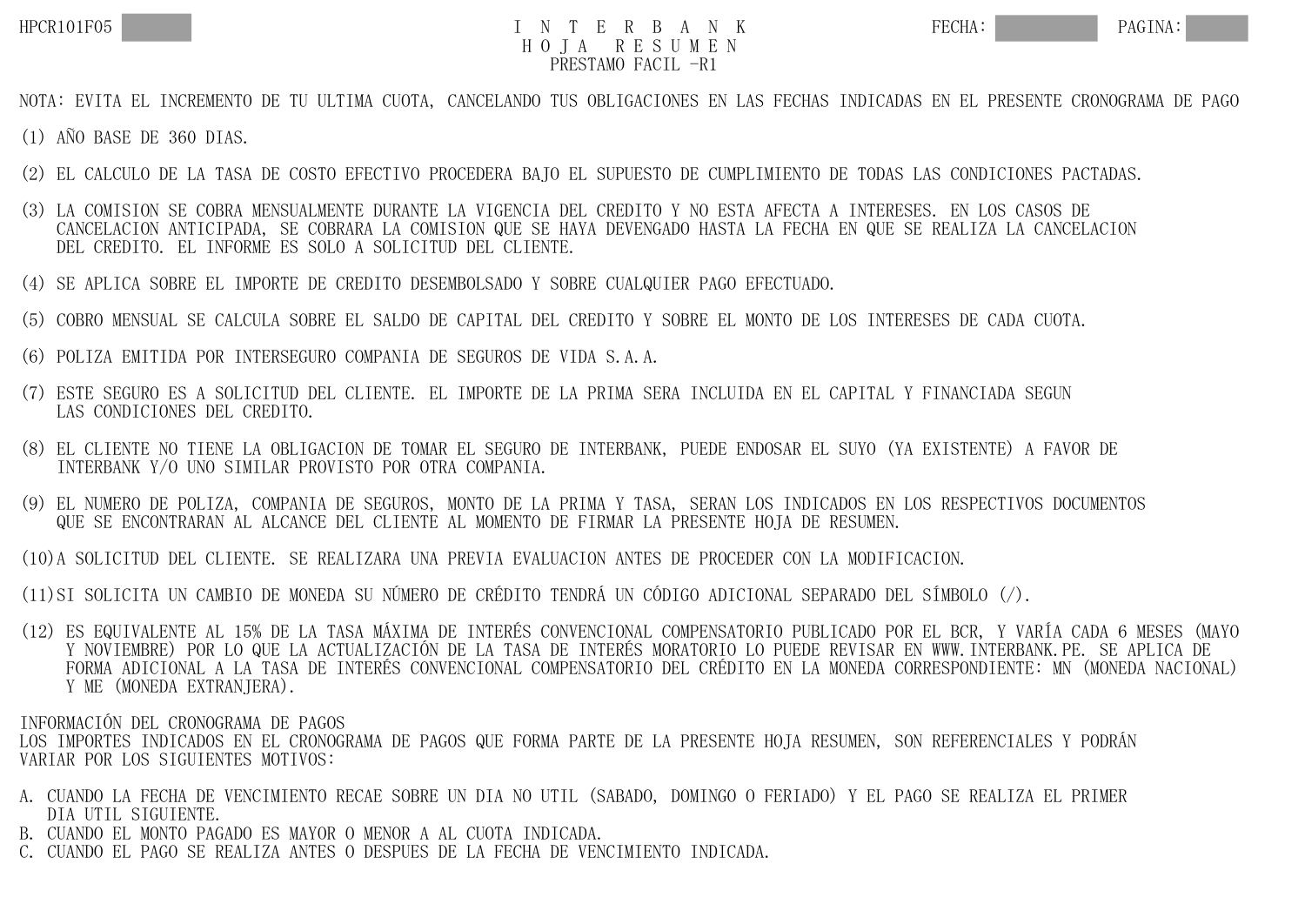## HPCR101F05 TO TER BANK FECHA: PAGINA: H O J A R E S U M E N PRESTAMO FACIL -R1

LAS DIFERENCIAS QUE SE GENEREN COMO CONSECUENCIA DE LOS TRES PUNTOS ANTERIORES SE REFLEJARAN EN EL MONTO DE LA ULTIMA CUOTA

EL CRÉDITO CUENTA CON EL BENEFICIO DENOMINADO CUOTA FLEXIBLE, MEDIANTE EL CUAL, INTERBANK, A SOLICITUD DEL CLIENTE, PERMITIRÁ EL DESPLAZAMIENTO DE UNA CUOTA SIN REALIZAR COBRO ALGUNO EN EL MES DESPLAZADO. EL SALDO ADEUDADO POR CONCEPTO DE CAPITAL, MÁS EL MONTO DE INTERESES, COMISIONES Y GASTOS CORRESPONDIENTES A LA CUOTA QUE SE DEJA DE PAGAR SERÁN CAPITALIZADOS CON EL CONSIGUIENTE RECALCULO DEL CRÉDITO, GENERÁNDOSE UN NUEVO CRONOGRAMA DE PAGOS EL CUAL AMPLIARÁ EL PLAZO DEL PRÉSTAMO EN UN MES ADICIONAL CADA VEZ QUE LO SOLICITE.

EL CLIENTE PUEDE SOLICITAR CUOTA FLEXIBLE UNA VEZ CANCELADA LA DÉCIMO SEGUNDA (12) CUOTA DE SU CRONOGRAMA DE PAGOS Y HASTA UN MÁXIMO DE CINCO (5) VECES DURANTE TODO EL PLAZO DEL CRÉDITO, TRANSCURRIENDO AL MENOS DOCE (12) MESES ENTRE CADA SOLICITUD DE CUOTA FLEXIBLE.

EL CLIENTE PARA ACCEDER A ESTE BENEFICIO DEBERÁ: (I) SOLICITARLO A PARTIR DEL SIGUIENTE DÍA ÚTIL DE LA CANCELACIÓN DE LA CUOTA VENCIDA Y HASTA 7 DÍAS ÚTILES ANTES DEL VENCIMIENTO DE LA CUOTA A DESPLAZAR, (II) CADA VEZ QUE SOLICITE ESTE BENEFICIO, EL CRÉDITO NO DEBE TENER MÁS DE 5 DÍAS DE ATRASO POR MES DURANTE LOS ÚLTIMOS 12 MESES TRANSCURRIDOS A PARTIR DE LA SOLICITUD, Y (III) HABER TRANSCURRIDO 2 MESES DESDE EL ÚLTIMO PAGO ANTICIPADO O ADELANTO DE CUOTAS, Y (IV) SÓLO SE PODRÁ APLICAR PARA LAS CUOTAS ORDINARIAS, NO APLICA PARA LAS CUOTAS EXTRAORDINARIAS.

DURANTE LA VIGENCIA DE LA CUOTA FLEXIBLE NO SE PODRÁN REALIZAR PAGOS ANTICIPADOS, SALVO QUE, A SOLICITUD DEL CLIENTE, SE ANULE ESTE BENEFICIO.

UNA VEZ ACEPTADA LA SOLICITUD, SE PONDRÁ A DISPOSICIÓN DEL CLIENTE EL NUEVO CRONOGRAMA DE PAGOS A TRAVÉS DE LOS CANALES DIRECTOS ESTABLECIDOS POR INTERBANK.

PARA MAYOR INFORMACIÓN DE ESTE BENEFICIO INGRESAR A WWW.INTERBANK.PE.